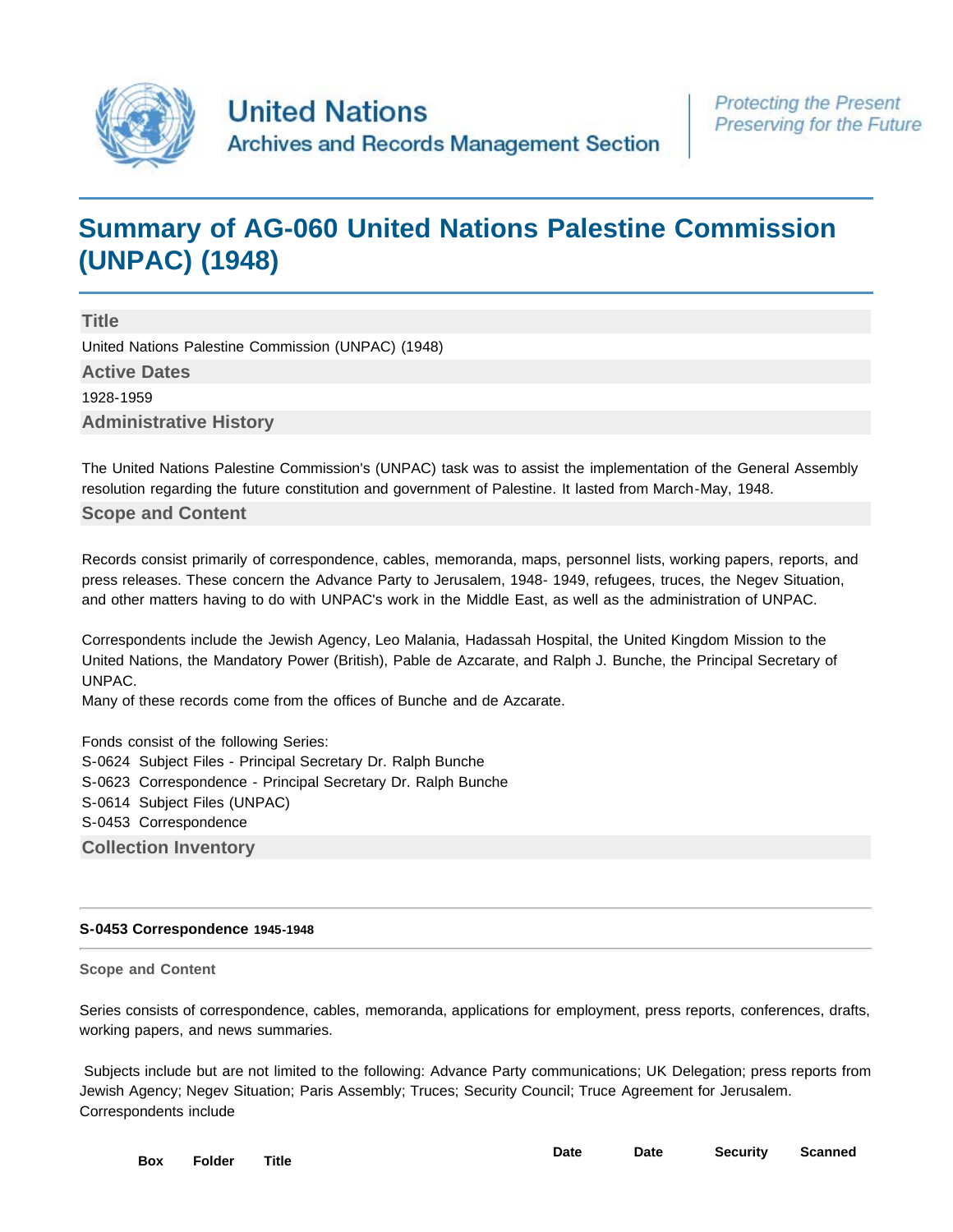|                       |                      |                                                                                   | <b>Created</b>        | <b>Closed</b> | Level                    | <b>Items</b> |
|-----------------------|----------------------|-----------------------------------------------------------------------------------|-----------------------|---------------|--------------------------|--------------|
| $S-$<br>0453-<br>0001 |                      | Correspondence                                                                    | 16/01/1948            | 16/06/1948    |                          |              |
|                       | $S-0453-$<br>0001-01 | Advance Party - Administrative Matters and<br>Reports                             | 22/01/1948            | 16/06/1948    |                          | No           |
|                       | $S-0453-$<br>0001-02 | Advance Party - Cables - Incoming and<br>Outgoing                                 | 04/03/1948            | 26/04/1948    |                          | No           |
|                       | $S-0453-$<br>0001-03 | Advance Party - Jewish Agency<br>Communications JA/1-41                           | 16/01/1948            | 07/05/1948    |                          | No           |
|                       | $S-0453-$<br>0001-04 | Advance Party - Jewish Agency<br>Communications JA/1-41                           | 16/01/1948            | 07/05/1948    |                          | No           |
|                       | S-0453-<br>0001-05   | Advance Party Communications AP/1 - AP/39                                         | 15/03/1948            | 30/04/1948    |                          | Yes          |
|                       | $S-0453-$<br>0001-06 | Advance Party Communications AP/1 - AP/39                                         | 15/03/1948            | 30/04/1948    |                          | Yes          |
| $S-$<br>0453-<br>0002 |                      | Correspondence                                                                    | 02/09/1947            | 21/06/1948    |                          |              |
|                       | $S-0453-$<br>0002-01 | Advance Party in Jerusalem                                                        | 10/02/1948            | 21/06/1948    |                          | Yes          |
|                       | $S-0453-$<br>0002-02 | Advance Party in Jerusalem                                                        | 11/02/1948            | 16/02/1948    |                          | Yes          |
|                       | $S-0453-$<br>0002-03 | Advance Party in Jerusalem                                                        | 01/04/1948            | 17/04/1948    |                          | No           |
|                       | $S-0453-$<br>0002-04 | Advance Party in Jerusalem - Correspondence 02/09/1947                            |                       | 06/05/1948    | Strictly<br>confidential | No           |
|                       | $S-0453-$<br>0002-05 | Advance Party - Reports - Organization -<br><b>Working Papers</b>                 | 12/01/1948            | 30/04/1948    |                          | No           |
|                       | $S-0453-$<br>0002-06 | Advance Party - Reports - Organization -<br><b>Working Papers</b>                 | 12/01/1948            | 30/04/1948    |                          | No           |
|                       | $S-0453-$<br>0002-07 | Advance Party - UK Delegation<br>Communications - UK 1-79                         | 28/01/1948            | 22/03/1948    |                          | No           |
|                       | $S-0453-$<br>0002-08 | Advance Party - UK Delegation<br>Communications - UK 1-79                         | 28/01/1948            | 22/03/1948    |                          | No           |
| $S-$<br>0453-<br>0003 |                      | Correspondence                                                                    | 01/01/1946 26/07/1948 |               |                          |              |
|                       | S-0453-<br>0003-01   | Advance Party - UK Delegation<br>Communications - UK 80-150                       | 22/03/1948            | 26/07/1948    |                          | Yes          |
|                       | S-0453-<br>0003-02   | Advance Party - UK Delegation<br>Communications - UK 80-150                       | 22/03/1948            | 26/07/1948    |                          | Yes          |
|                       | S-0453-<br>0003-03   | Application for Employment - Under Successor 08/03/1948<br>Authority in Palestine |                       | 16/04/1948    |                          | No           |
|                       | S-0453-<br>0003-04   | Appointment to Mediator - General Assembly<br>Resolution                          | 11/03/1948            | 10/05/1948    |                          | <b>No</b>    |
|                       | S-0453-<br>0003-05   | P. de Azcarate - Memoranda and Drafts                                             | 09/03/1948            | 26/04/1948    |                          | No           |
|                       | $S-0453-$<br>0003-06 | Hadassah Hospital - Attacks on Transport and<br><b>Buildings</b>                  | 23/02/1948            | 12/03/1948    |                          | <b>No</b>    |
|                       | S-0453-<br>0003-07   | Health - Red Cross                                                                | 12/03/1948            | 15/04/1948    |                          | No           |
|                       | S-0453-<br>0003-08   | <b>Health Services</b>                                                            | 01/01/1946            | 20/04/1948    |                          | No           |
|                       | S-0453-<br>0003-09   | Ihud - Union - Association                                                        | 24/03/1948            | 27/03/1948    |                          | No           |
|                       | S-0453-<br>0003-10   | Jewish Agency                                                                     | 02/03/1948            | 21/04/1948    |                          | No           |
| $S-$                  |                      | Correspondence                                                                    | 05/03/1945            | 10/05/1948    |                          |              |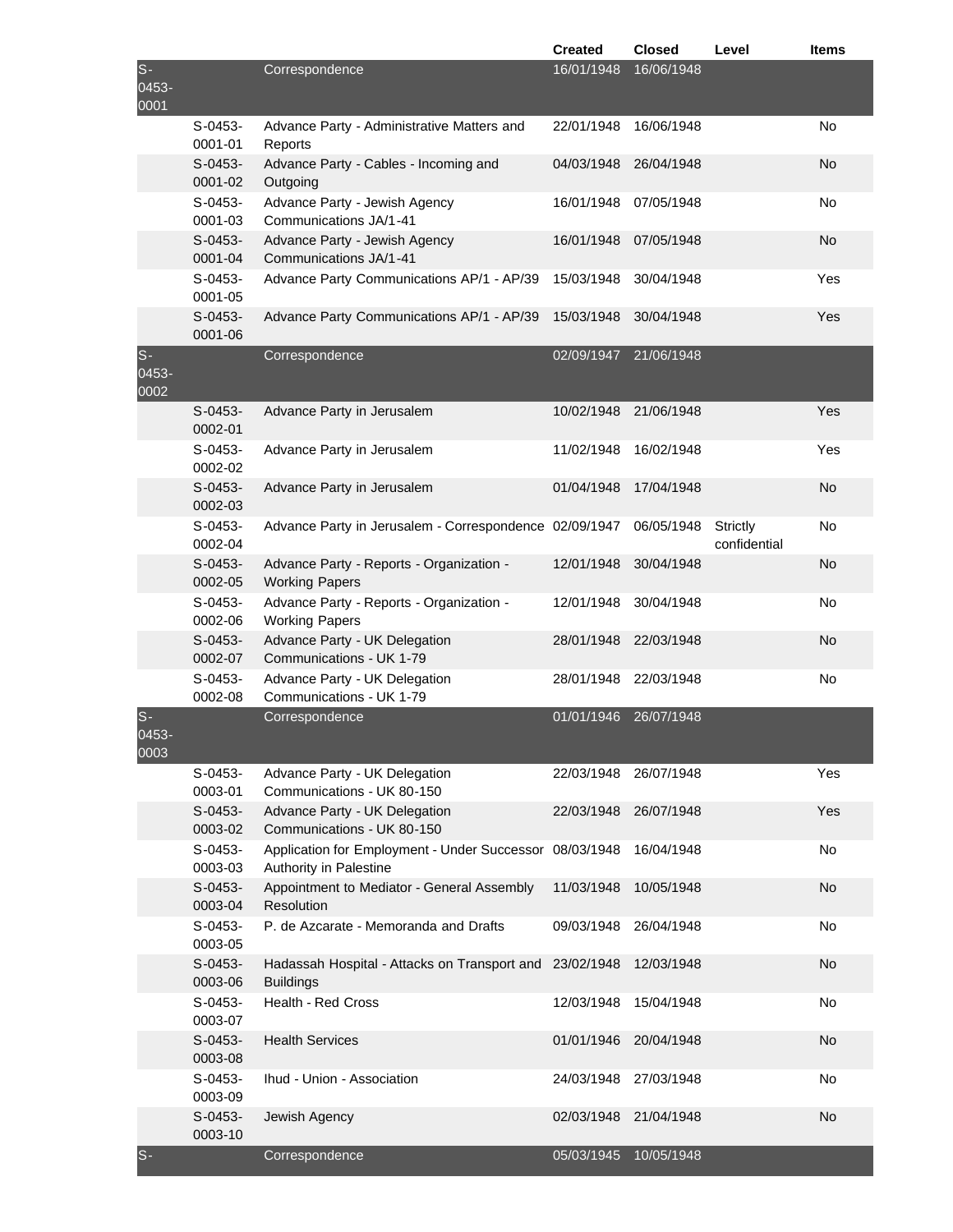| 0453-<br>0004 |                         |                                                                                     |            |            |           |
|---------------|-------------------------|-------------------------------------------------------------------------------------|------------|------------|-----------|
|               | $S-0453-$<br>0004-01    | Communications - M/1-43 - Press Conferences 23/01/1948<br>- News Summaries - P/1-50 |            | 10/05/1948 | Yes       |
|               | $S-0453-$<br>0004-02    | Communications - M/1-43 - Press Conferences 23/01/1948<br>- News Summaries - P/1-50 |            | 10/05/1948 | Yes       |
|               | $S-0453-$<br>0004-03    | Newspaper - The Palestine Post                                                      | 12/04/1948 | 23/04/1948 | <b>No</b> |
|               | $S-0453-$<br>0004-04    | Notes and Memoranda - D. Ghosh                                                      | 10/03/1948 | 06/04/1948 | No        |
|               | $S-0453-$<br>0004-05    | Notes and Memoranda - C. Stavropoulas                                               | 18/03/1948 | 09/04/1948 | <b>No</b> |
|               | $S-0453-$<br>0004-06    | Palestine Commission - Organizations                                                | 20/02/1948 | 22/03/1948 | No        |
|               | $S-0453-$<br>0004-07    | Palestine Commission - Public Information                                           | 05/03/1945 | 03/05/1945 | <b>No</b> |
|               | $S-0453-$<br>0004-08    | Palestine Commission - Public Services                                              | 14/02/1948 | 13/04/1948 | No        |
|               | $S - 0453 -$<br>0004-09 | Truce Agreement for Palestine - Articles                                            | 15/04/1948 | 16/04/1948 | <b>No</b> |
|               | $S-0453-$<br>0004-10    | Truces - Resolutions - Security Council -<br>Correspondence and Negotiation         | 26/01/1948 | 19/03/1948 | No        |
|               | $S-0453-$<br>0004-11    | Varous Non-Official Documents                                                       | 01/01/1948 | 15/03/1948 | <b>No</b> |

# **S-0614 Subject Files (UNPAC) 1945-1948**

## **Scope and Content**

Series consists of correspondence, cables, maps, manuals, handbooks, personnel lists, notes, memoranda, reports, and newsclippings.

Subjects include but are not limited to the following: Advance Party; budget; food relief; Friendship Train; lists of Committee members; preparatory economic commission; city of Jerusalem;and Trusteeship of Palestine.

Correspondents include L. Mania, Chief Administrative Officer.

| <b>Box</b>            | <b>Folder</b>            | <b>Title</b>                                             | <b>Date</b><br><b>Created</b> | <b>Date</b><br><b>Closed</b> | <b>Security</b><br>Level | <b>Scanned</b><br><b>Items</b> |
|-----------------------|--------------------------|----------------------------------------------------------|-------------------------------|------------------------------|--------------------------|--------------------------------|
| $S-$<br>0614-<br>0001 |                          | <b>Subject Files</b>                                     | 01/01/1945                    | 09/07/1948                   |                          |                                |
|                       | $S-0614-$<br>0001-01     | Ad Hoc Committee - The Palestine Question                | 27/10/1947                    | 25/11/1947                   |                          | <b>No</b>                      |
|                       | $S-0614-$<br>$0001 - 02$ | Ad Hoc Committee - The Palestine Question                | 11/12/1947                    | 26/01/1948                   |                          | No                             |
|                       | $S-0614-$<br>0001-03     | Administration - Cables, Correspondence and<br>Memoranda | 12/12/1947                    | 13/04/1948                   |                          | <b>No</b>                      |
|                       | $S-0614-$<br>$0001 - 04$ | Administrative Arrangements                              | 18/12/1947                    | 01/04/1948                   |                          | No                             |
|                       | $S-0614-$<br>$0001 - 05$ | Advance Party - Correspondence and Cables                | 30/01/1948                    | 25/05/1948                   |                          | <b>No</b>                      |
|                       | $S-0614-$<br>0001-06     | Advance Party - London                                   | 06/02/1948                    | 27/05/1948                   |                          | No                             |
|                       | $S-0614-$                | Advance Party on Food and Agriculture -                  | 05/02/1948                    | 25/05/1948                   |                          | No                             |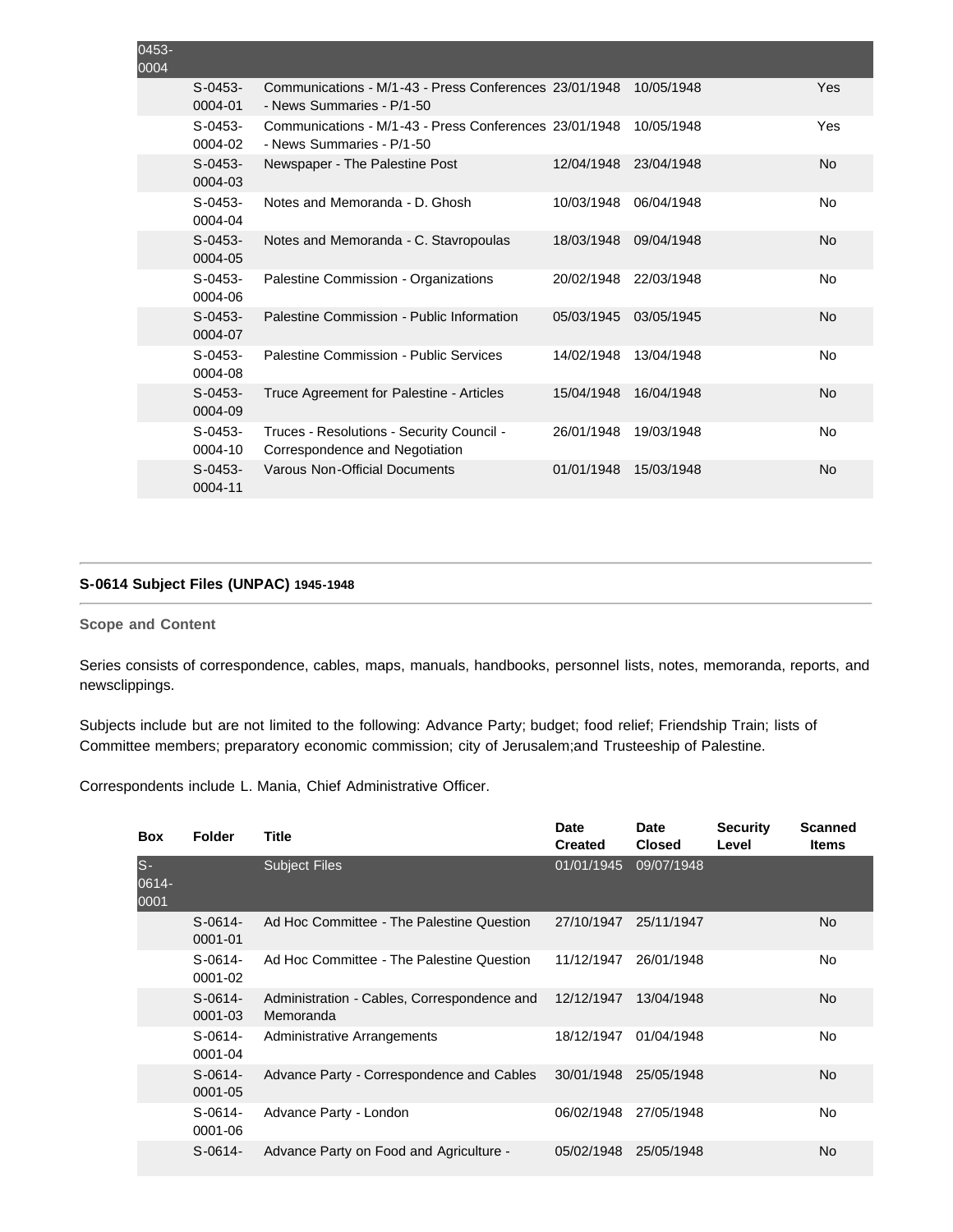|                       | 0001-07              | Correspondence and Cables                                                |            |            |           |
|-----------------------|----------------------|--------------------------------------------------------------------------|------------|------------|-----------|
|                       | $S-0614-$<br>0001-08 | Annual Report from Palestine                                             | 01/01/1945 | 22/03/1948 | No        |
|                       | $S-0614-$<br>0001-09 | <b>Budget</b>                                                            | 10/01/1948 | 28/05/1948 | <b>No</b> |
|                       | $S-0614-$<br>0001-10 | <b>Budget</b>                                                            | 15/01/1948 | 09/07/1948 | No        |
|                       | $S-0614-$<br>0001-11 | Chronological Correspondence from Mr. L.<br>Malania                      | 05/01/1948 | 26/05/1948 | No        |
| $S-$<br>0614-<br>0002 |                      | <b>Subject Files</b>                                                     | 01/04/1947 | 31/12/1948 |           |
|                       | $S-0614-$<br>0002-01 | Emergency Police Force for Jerusalem                                     | 08/04/1948 | 15/04/1948 | <b>No</b> |
|                       | $S-0614-$<br>0002-02 | Employment and Mail Service in Palestine                                 | 21/03/1948 | 11/05/1948 | No        |
|                       | $S-0614-$<br>0002-03 | <b>Finances of Delegates</b>                                             | 05/03/1948 | 10/03/1948 | No        |
|                       | $S-0614-$<br>0002-04 | Friendship Train - Cable re: Food Relief                                 | 16/04/1948 | 17/04/1948 | No        |
|                       | S-0614-<br>0002-05   | General Assembly - Special Session                                       | 01/03/1948 | 20/04/1948 | No        |
|                       | S-0614-<br>0002-06   | Manning Table - Correspondence and Lists                                 | 03/02/1948 | 28/04/1948 | No        |
|                       | $S-0614-$<br>0002-07 | Manning Table - Correspondence and Lists                                 | 21/01/1948 | 13/05/1948 | No        |
|                       | S-0614-<br>0002-08   | Maps - Correspondence Re: Delivery                                       | 24/02/1948 | 24/02/1948 | No        |
|                       | $S-0614-$<br>0002-09 | Membership of Commission                                                 | 30/12/1947 | 08/01/1948 | No        |
|                       | S-0614-<br>0002-10   | Memoranda Pertaining to Commission<br><b>Members</b>                     | 18/05/1948 | 25/05/1948 | No        |
|                       | $S-0614-$<br>0002-11 | Memoranda Submitted to Secretary General                                 | 08/06/1948 | 08/06/1948 | <b>No</b> |
|                       | $S-0614-$<br>0002-12 | Organization and Functions - Registry Manual - 01/01/1948<br>Secretariat |            | 31/12/1948 | No        |
|                       | S-0614-<br>0002-13   | Palestine Commission - Trusteeship                                       | 07/04/1948 | 06/05/1948 | No        |
|                       | S-0614-<br>0002-14   | Palestine Commission - Trusteeship                                       | 30/03/1948 | 16/04/1948 | No        |
|                       | $S-0614-$<br>0002-15 | <b>Personnel Lists</b>                                                   | 17/12/1947 | 29/03/1948 | No        |
|                       | $S-0614-$<br>0002-16 | Preparatory Economic Commission -<br>Correspondence and Cables           | 03/02/1948 | 01/06/1948 | No        |
|                       | $S-0614-$<br>0002-17 | Press Reports                                                            | 10/03/1948 | 10/03/1948 | No        |
|                       | S-0614-<br>0002-18   | Report - Palestine A Study of Partition                                  | 01/04/1947 | 30/04/1947 | No        |
|                       | S-0614-<br>0002-19   | Working Papers No. 78 - Draft - Preparation of 06/01/1948<br>Handbook    |            | 06/01/1948 | No        |

# **S-0623 Correspondence - Principal Secretary Dr. Ralph Bunche 1928-1959**

**Scope and Content** 

United Nations Palestine Commission (UNPAC): Files - Principal Secretary Dr. Ralph Bunche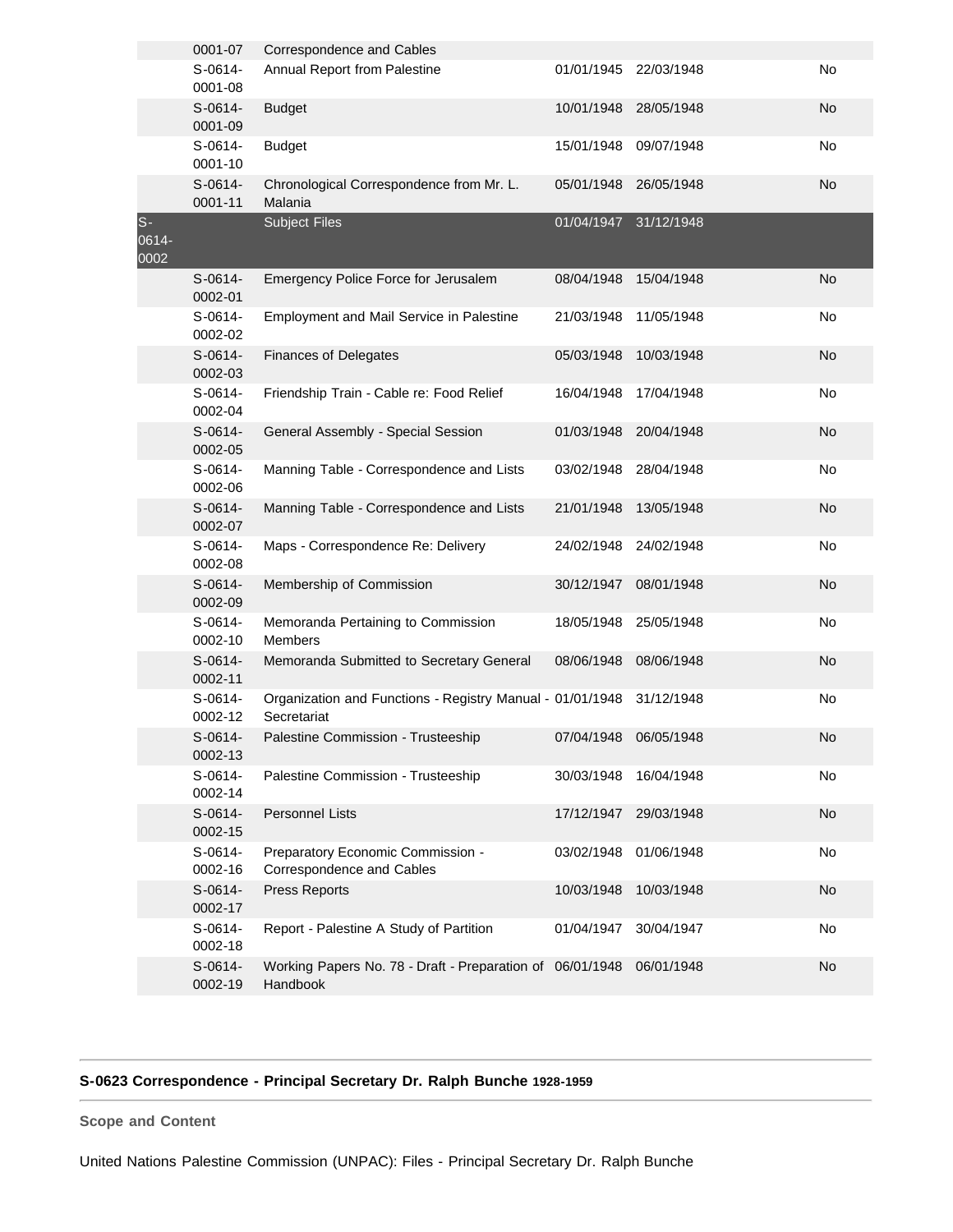Series consists of correspondence incoming and outgoing cables coded cables memoranda telegrams and reports. Subjects include but are not limited to the following: Advance Party; Arab Higher Committee; Jewish detainees; Palestine Citrus Board; Mandatory Power; and Security Council. Correspondents include: Dr. Ralph Bunche Principal Secretary; Pablo de Azcarate; Isa Nakhleh the Delagation - Arab Higher Committee; and John Reedman Senior Economics Advisor.

| Box                   | <b>Folder</b>            | <b>Title</b>                                                                           | <b>Date</b>    | <b>Date</b>   | <b>Security</b>                 | <b>Scanned</b> |
|-----------------------|--------------------------|----------------------------------------------------------------------------------------|----------------|---------------|---------------------------------|----------------|
|                       |                          |                                                                                        | <b>Created</b> | <b>Closed</b> | Level                           | <b>Items</b>   |
| $S-$<br>0623-<br>0001 |                          | Correspondence - Principal Secretary Dr. Ralph 02/01/1948<br><b>Bunche</b>             |                | 21/05/1948    |                                 |                |
|                       | $S-0623-$<br>0001-01     | Advance Party - Incoming and Outgoing Cables 28/02/1948<br>- February-April            |                | 30/04/1948    |                                 | No             |
|                       | $S-0623-$<br>0001-02     | Advance Party - Reports - March-April                                                  | 17/03/1948     | 30/04/1948    | Strictly<br>confidential        | No             |
|                       | $S-0623-$<br>0001-03     | Applicants                                                                             | 06/01/1948     | 24/02/1948    |                                 | <b>No</b>      |
|                       | S-0623-<br>0001-04       | Arab Higher Committee - January-March                                                  | 08/01/1948     | 10/03/1948    | Strictly<br>confidential        | No             |
|                       | S-0623-<br>0001-05       | Azcarate, P.                                                                           | 28/02/1948     | 02/04/1948    |                                 | No             |
|                       | S-0623-<br>0001-06       | Cables                                                                                 | 29/03/1948     | 21/05/1948    | Strictly<br>confidential        | No             |
|                       | $S-0623-$<br>0001-07     | Chronological Correspondence with United<br>Kingdom Mission to United Nations          | 16/01/1948     | 21/05/1948    | <b>Strictly</b><br>confidential | No             |
|                       | S-0623-<br>0001-08       | Food Communications from UK Mission - Food 11/02/1948<br><b>Supplies for Palestine</b> |                | 18/05/1948    |                                 | No             |
|                       | $S-0623-$<br>0001-09     | Four Powers, Questions to Hebrew Committee 10/03/1948<br>of National Liberation        |                | 11/05/1948    |                                 | <b>No</b>      |
|                       | S-0623-<br>0001-10       | Hebrew Committee of National Liberation                                                | 23/01/1948     | 27/04/1948    |                                 | No             |
|                       | $S-0623-$<br>$0001 - 11$ | International Organizations                                                            | 07/01/1948     | 11/05/1948    |                                 | No             |
|                       | S-0623-<br>0001-12       | Jewish Agency for Palestine                                                            | 12/01/1948     | 14/04/1948    | Strictly<br>confidential        | No             |
|                       | $S-0623-$<br>0001-13     | Jewish Agency for Palestine                                                            | 11/02/1948     | 12/05/1948    |                                 | <b>No</b>      |
|                       | $S-0623-$<br>0001-14     | Jewish Agency for Palestine - Incoming<br>Correspondence                               | 09/01/1948     | 13/03/1948    |                                 | No             |
|                       | S-0623-<br>0001-15       | Jewish Agency for Palestine - Incoming<br>Correspondence                               | 06/04/1948     | 05/05/1948    |                                 | No             |
|                       | S-0623-<br>0001-16       | Jewish Detainees in Kenya                                                              | 02/01/1948     | 13/05/1948    |                                 | No             |
|                       | S-0623-<br>0001-17       | Jewish Parties and Public Organizations in<br>Palestine                                | 20/02/1948     | 10/05/1948    | <b>Strictly</b><br>confidential | No             |
| $S-$<br>0623-<br>0002 |                          | Correspondence - Principal Secretary Dr. Ralph 31/03/1928<br><b>Bunche</b>             |                | 10/02/1959    |                                 |                |
|                       | $S-0623-$<br>0002-01     | <b>Mandatory Power</b>                                                                 | 16/01/1948     | 21/05/1948    |                                 | No             |
|                       | S-0623-<br>0002-02       | Mandatory Power - Incoming Correspondence                                              | 28/01/1948     | 25/02/1948    |                                 | No             |
|                       | S-0623-<br>0002-03       | Mandatory Power - Incoming Correspondence                                              | 28/02/1948     | 30/03/1948    |                                 | No             |
|                       | S-0623-<br>0002-04       | Mandatory Power - Incoming Correspondence - 31/03/1928<br>May                          |                | 18/05/1948    | Strictly<br>confidential        | No             |
|                       | S-0623-<br>0002-05       | Mandatory Power - Incoming Correspondence                                              | 01/04/1948     | 10/02/1959    |                                 | No             |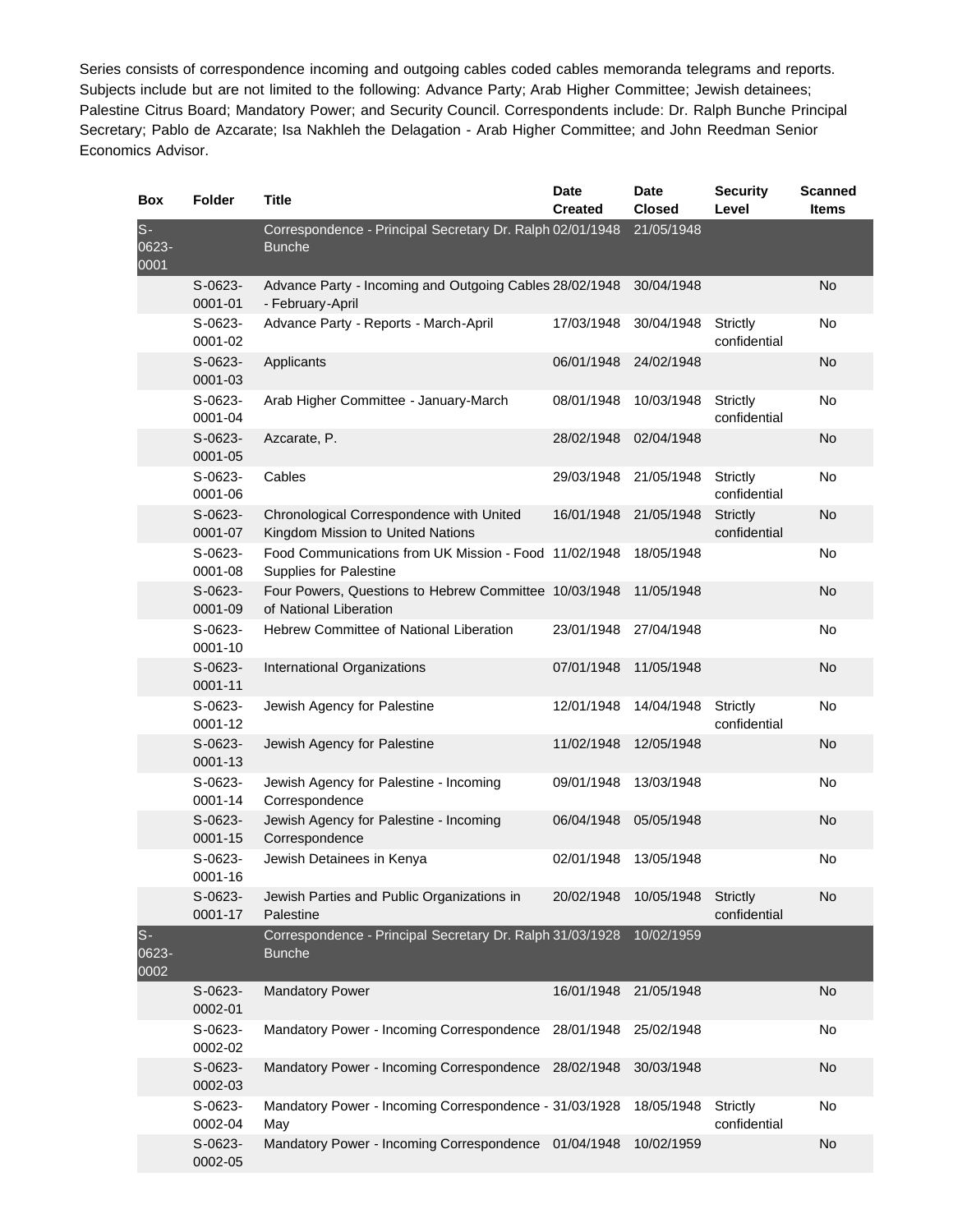| $S-0623-$<br>0002-06 | Correspondence                                                                   | 11/03/1948 | 12/05/1948 |                          | No             |
|----------------------|----------------------------------------------------------------------------------|------------|------------|--------------------------|----------------|
| $S-0623-$<br>0002-07 | Permanent United Kingdom Delegation                                              | 16/01/1948 | 21/05/1948 |                          | No.            |
| $S-0623-$<br>0002-08 | AW Robinson - Palestine Citrus Board                                             | 21/11/1947 | 19/02/1948 | Strictly<br>confidential | No             |
| $S-0623-$<br>0002-09 | <b>Security Council</b>                                                          | 30/01/1948 | 30/05/1948 |                          | No.            |
| $S-0623-$<br>0002-10 | Sobolev, A. - Assistant Secretary-General for<br><b>Security Council Affairs</b> | 15/12/1947 | 09/01/1948 |                          | No             |
| $S-0623-$<br>0002-11 | Social Affairs                                                                   | 12/12/1947 | 12/12/1947 |                          | No.            |
| $S-0623-$<br>0002-12 | <b>Staff Requirements</b>                                                        | 17/12/1947 | 24/02/1948 | Strictly<br>confidential | No             |
| $S-0623-$<br>0002-13 | Statements by Chairman                                                           | 09/01/1948 | 09/01/1948 |                          | N <sub>o</sub> |
| $S-0623-$<br>0002-14 | <b>Verbatim Records</b>                                                          | 15/01/1948 | 13/04/1948 | Strictly<br>confidential | No             |

### **S-0624 Subject Files - Principal Secretary Dr. Ralph Bunche 1945-1948**

**Scope and Content** 

United Nations Palestine Commission (UNPAC): Files - Principal Secretary Dr. Ralph Bunche

Series consists of correspondence incoming and outgoing cables statements proposals memoranda telegrams verbatim records of meetings press releases handwritten notes notes on informal conversations working papers and progress reports. Subjects include but are not limited to the following: Advance Party; Arab Higher Committee; Hebrew Committee of National Liberation; Hebrew political prisoners Joint Economic Board; immigrants from Cyprus to Palestine; infiltrees to Palestine; emergency police force for Jerusalem; Palestine Museum; militia; provisional councils of governments. Correspondents include: Peter H. Bergson; Ralph J. Bunche Director Department of Trusteeship; A.H. Feller General Counsel and Director Legal Department; Senator Francisco; L. Malania Chief Admistrative Officer Palestine Commission; Benjamin Cohen Assistant Secretary-General Department of Public Information.

| <b>Box</b>           | <b>Folder</b>            | <b>Title</b>                                                   | <b>Date</b><br><b>Created</b> | <b>Date</b><br><b>Closed</b> | <b>Security</b><br>Level | <b>Scanned</b><br><b>Items</b> |
|----------------------|--------------------------|----------------------------------------------------------------|-------------------------------|------------------------------|--------------------------|--------------------------------|
| ls-<br>0624-<br>0001 |                          | Subject Files - Principal Secretary Dr. Ralph<br><b>Bunche</b> | 02/01/1947                    | 31/12/1948                   |                          |                                |
|                      | $S-0624-$<br>0001-01     | Addresses of Delegates and Secretariat                         | 01/01/1948                    | 31/12/1948                   |                          | No                             |
|                      | $S-0624-$<br>0001-02     | Administrative Memoranda                                       | 06/01/1948                    | 20/05/1948                   |                          | No.                            |
|                      | $S-0624-$<br>0001-03     | <b>Advance Party Report</b>                                    | 14/02/1948                    | 21/04/1948                   |                          | No                             |
|                      | $S-0624-$<br>0001-04     | Arab Higher Committee                                          | 09/01/1948                    | 12/03/1948                   |                          | <b>No</b>                      |
|                      | $S-0624-$<br>0001-05     | Background Documentation                                       | 22/12/1947                    | 22/12/1947                   |                          | No                             |
|                      | $S-0624-$<br>0001-06     | Biographies of Members of Committee                            | 02/01/1947                    | 06/01/1947                   |                          | <b>No</b>                      |
|                      | $S-0624-$<br>0001-07     | <b>Commission of Six Members</b>                               | 11/12/1947                    | 09/01/1948                   |                          | No                             |
|                      | $S-0624-$<br>$0001 - 08$ | Correspondence with Organizations                              | 06/01/1948                    | 13/05/1948                   |                          | No.                            |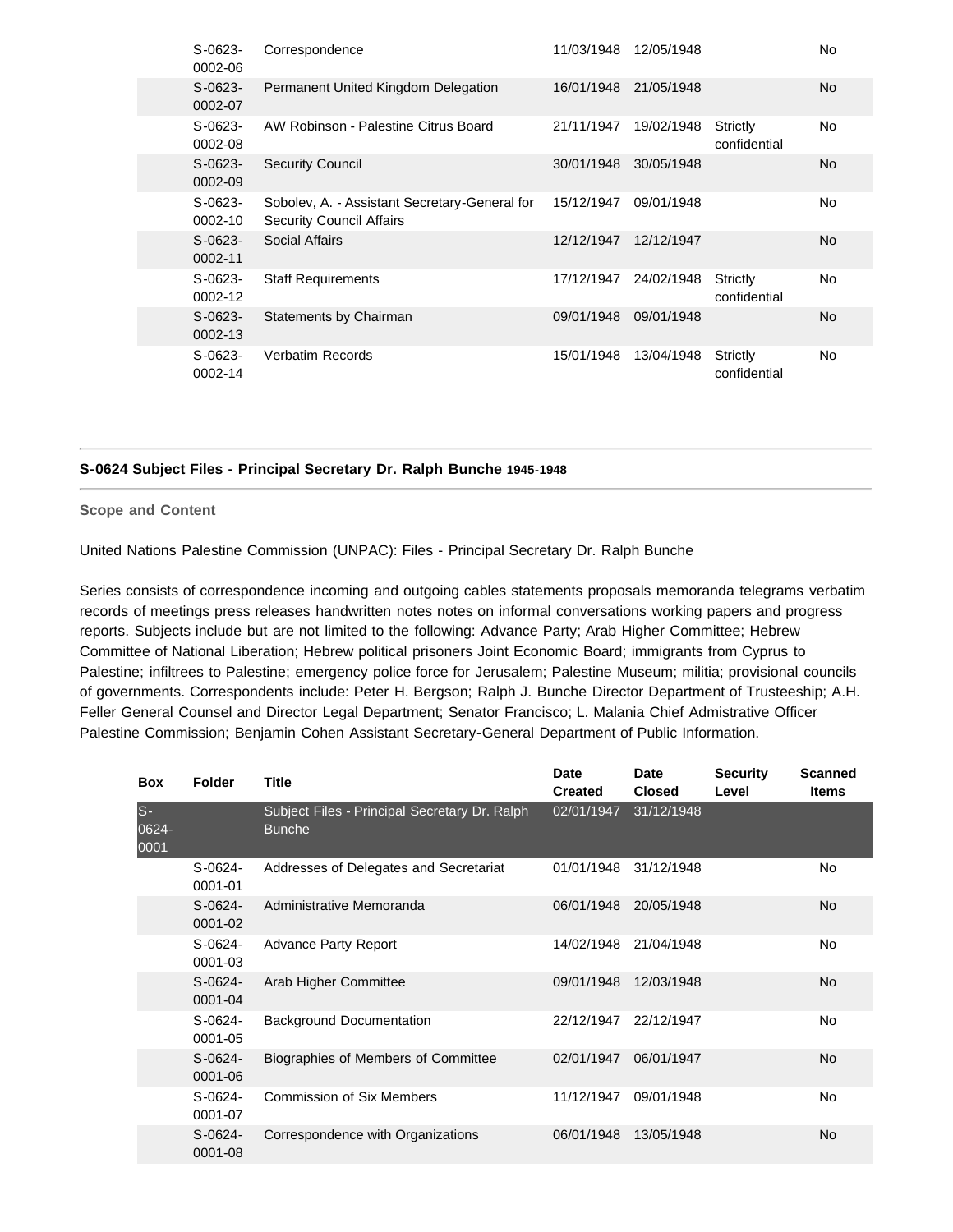|                        | S-0624-<br>0001-09   | Correspondence with Organizations                                                                                                           | 09/12/1947 | 13/04/1948 |                          | No        |
|------------------------|----------------------|---------------------------------------------------------------------------------------------------------------------------------------------|------------|------------|--------------------------|-----------|
|                        | S-0624-<br>0001-10   | Credentials for Vincente Francisco - Philippines 29/12/1947                                                                                 |            | 19/01/1948 |                          | No        |
|                        | S-0624-<br>0001-11   | Drafts - Drafts to Report to Security Council                                                                                               | 28/01/1948 | 11/03/1948 |                          | No        |
|                        | S-0624-<br>0001-12   | Drafts - Drafts and Working Papers                                                                                                          | 09/01/1948 | 23/04/1948 |                          | <b>No</b> |
|                        | S-0624-<br>0001-13   | Drafts - First Committee - Second Special<br>Session                                                                                        | 20/04/1948 | 28/04/1948 |                          | No        |
| $S -$<br>0624-<br>0002 |                      | Subject Files - Principal Secretary Dr. Ralph<br><b>Bunche</b>                                                                              | 30/11/1945 | 01/10/1948 |                          |           |
|                        | S-0624-<br>0002-01   | Drafts - Food Reports                                                                                                                       | 09/03/1948 | 04/09/1948 |                          | No        |
|                        | $S-0624-$<br>0002-02 | Drafts - Food - General Data                                                                                                                | 06/01/1948 | 01/10/1948 |                          | <b>No</b> |
|                        | S-0624-<br>0002-03   | Drafts - Food Report to Security Council                                                                                                    | 13/04/1948 | 13/04/1948 |                          | No        |
|                        | S-0624-<br>0002-04   | Drafts - Jewish Parties and Public<br>Organizations in Palestine                                                                            | 20/02/1948 | 20/02/1948 |                          | No        |
|                        | S-0624-<br>0002-05   | <b>Drafts</b>                                                                                                                               | 26/03/1948 | 07/05/1948 | Strictly<br>confidential | No        |
|                        | S-0624-<br>0002-06   | Drafts - Papers - Arrival of Commission in<br>Palestine - Question of Police Force in<br>Jerusalem                                          | 01/04/1948 | 30/04/1948 |                          | <b>No</b> |
|                        | S-0624-<br>0002-07   | Drafts - Notes and Drafts on Food Situation                                                                                                 | 17/02/1948 | 30/08/1948 |                          | No        |
|                        | $S-0624-$<br>0002-08 | Drafts - Monthly Report - March Draft                                                                                                       | 08/03/1948 | 10/04/1948 |                          | <b>No</b> |
|                        | S-0624-<br>0002-09   | Drafts - Oil Applications - Includes<br>Topographical Maps of Section of Palestine                                                          | 30/11/1945 | 29/04/1948 |                          | No        |
|                        | $S-0624-$<br>0002-10 | Drafts - Palcor Data - Charts Listing Dead and<br>Wounded                                                                                   | 30/11/1947 | 11/01/1948 |                          | No        |
|                        | S-0624-<br>0002-11   | Drafts - Palestine Commission                                                                                                               | 08/01/1948 | 15/04/1948 |                          | No        |
|                        | $S-0624-$<br>0002-12 | Drafts - Palestine Congratulations                                                                                                          | 03/12/1947 | 09/01/1948 |                          | No        |
| $S -$<br>0624-<br>0003 |                      | Subject Files - Principal Secretary Dr. Ralph<br><b>Bunche</b>                                                                              | 09/12/1947 | 10/08/1948 |                          |           |
|                        | S-0624-<br>0003-01   | Drafts - Palestine - Interviews - Press Stories - 09/12/1947 21/01/1948<br>Etc.                                                             |            |            |                          | <b>No</b> |
|                        | S-0624-<br>0003-02   | Drafts - Palestine - Mr. Singer's File - Special<br>Economic Advisor-Establishment of a Mid-<br>East Economist Commission - Food Allocation | 10/02/1948 | 26/07/1948 |                          | No        |
|                        | S-0624-<br>0003-03   | Drafts - Palestine Commission Applicants                                                                                                    | 25/01/1948 | 10/02/1948 |                          | No        |
|                        | S-0624-<br>0003-04   | Drafts - Palestine Commission - Lists of<br>Attendance at Meetings                                                                          | 15/01/1948 | 21/01/1948 |                          | No        |
|                        | S-0624-<br>0003-05   | Drafts - Palestine Commission - Secretariat<br>Committee to Prepare Work on Palestine<br>Commission                                         | 18/02/1948 | 05/04/1948 |                          | No        |
|                        | S-0624-<br>0003-06   | Drafts - Parliamentary Debates - London -<br>House of Commons Official Report                                                               | 11/12/1947 | 12/12/1947 |                          | No        |
|                        | S-0624-<br>0003-07   | <b>Drafts - Public Finances</b>                                                                                                             | 21/02/1948 | 22/03/1948 |                          | No        |
|                        | S-0624-<br>0003-08   | Drafts - Refugee Problem                                                                                                                    | 14/05/1948 | 10/08/1948 |                          | No        |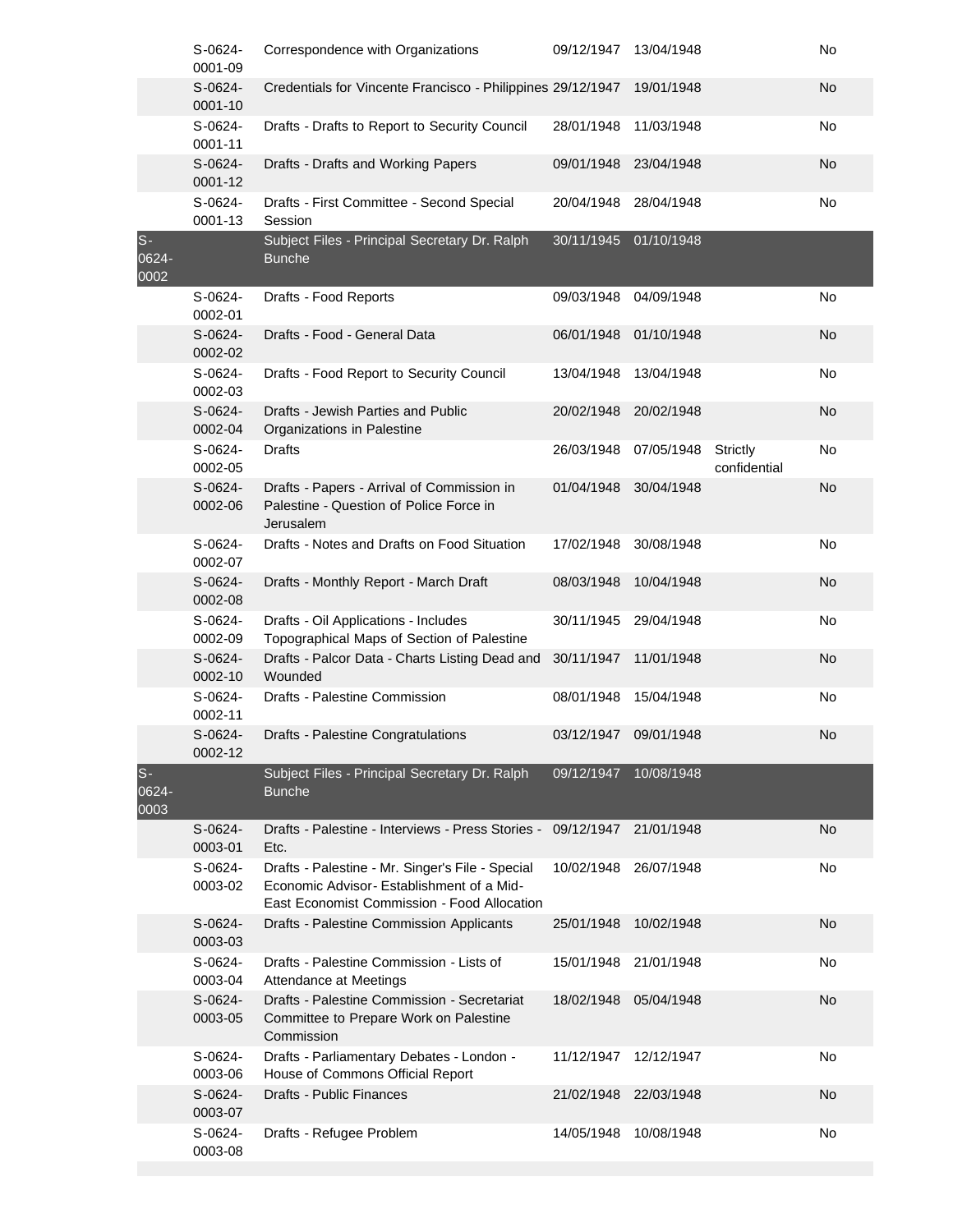|                       | S-0624-<br>0003-09   | Draft reports                                                                                   | 09/01/1948 | 09/01/1948 |                                 | No        |
|-----------------------|----------------------|-------------------------------------------------------------------------------------------------|------------|------------|---------------------------------|-----------|
|                       | S-0624-<br>0003-10   | Drafts - Resolutions, Drafts                                                                    | 09/01/1948 | 05/04/1948 |                                 | No        |
|                       | S-0624-<br>0003-11   | Drafts - Security Council Correspondence -<br><b>Transmittal of Report</b>                      | 30/01/1948 | 15/04/1948 |                                 | <b>No</b> |
| $S-$<br>0624-<br>0004 |                      | Subject Files - Principal Secretary Dr. Ralph<br><b>Bunche</b>                                  | 06/01/1948 | 03/05/1948 |                                 |           |
|                       | $S-0624-$<br>0004-01 | Drafts - Special Report to Second Special<br>Session of General Assembly                        | 06/02/1948 | 13/03/1948 |                                 | <b>No</b> |
|                       | S-0624-<br>0004-02   | Drafts - Draft of Special Report to Special<br>Session of General Assembly                      | 07/04/1948 | 11/04/1948 |                                 | No        |
|                       | S-0624-<br>0004-03   | Drafts - Draft - Special Report to Second<br>Special Session of General Assembly                | 10/04/1948 | 03/05/1948 |                                 | <b>No</b> |
|                       | S-0624-<br>0004-04   | Drafts - Statement by Sir A. Cadogan - Fourth<br>Meeting - 14 January 1948                      | 14/01/1948 | 14/01/1948 |                                 | No        |
|                       | $S-0624-$<br>0004-05 | Drafts - Secretary-General's Letter to Member 18/03/1948<br>States - 18 March 1948              |            | 18/03/1948 |                                 | <b>No</b> |
|                       | S-0624-<br>0004-06   | Drafts - Working Papers and Drafts - Handbook 06/01/1948<br>for Members of Palestine Commission |            | 09/01/1948 |                                 | No        |
|                       | S-0624-<br>0004-07   | <b>Drafts - United Nations Documents</b>                                                        | 15/01/1948 | 12/04/1948 |                                 | <b>No</b> |
|                       | S-0624-<br>0004-08   | <b>Drafts - United Nations Documents</b>                                                        | 15/01/1948 | 12/04/1948 |                                 | <b>No</b> |
|                       | S-0624-<br>0004-09   | Drafts - Working Papers Prepared by the<br>Secretariat                                          | 09/01/1948 | 09/01/1948 | Strictly<br>confidential        | <b>No</b> |
| $S-$<br>0624-<br>0005 |                      | Subject Files - Principal Secretary Dr. Ralph<br><b>Bunche</b>                                  | 31/12/1946 | 31/12/1948 |                                 |           |
|                       |                      |                                                                                                 |            |            |                                 |           |
|                       | $S-0624-$<br>0005-01 | <b>Functions</b>                                                                                | 01/01/1947 | 31/12/1947 |                                 | <b>No</b> |
|                       | S-0624-<br>0005-02   | Hebrew Committee of National Liberation                                                         | 23/10/1947 | 01/03/1948 |                                 | No        |
|                       | $S-0624-$<br>0005-03 | <b>Informal Working Papers</b>                                                                  | 15/01/1948 | 15/01/1948 | <b>Strictly</b><br>confidential | No        |
|                       | S-0624-<br>0005-04   | Joint Economic Board                                                                            | 19/01/1948 | 10/02/1948 |                                 | No        |
|                       | S-0624-<br>0005-05   | Legal                                                                                           | 18/12/1947 | 18/12/1947 |                                 | <b>No</b> |
|                       | S-0624-<br>0005-06   | Mandatory Power - 1. Advance Party Reports                                                      | 30/03/1948 | 02/04/1948 |                                 | No        |
|                       | S-0624-<br>0005-07   | Mandatory Power - 2. Budget and Finance -<br>Copy of Letter to Fletcher-Cooke                   | 04/05/1948 | 04/05/1948 |                                 | <b>No</b> |
|                       | S-0624-<br>0005-08   | Mandatory Power - 3. Economic Aspects                                                           | 01/01/1948 | 31/12/1948 |                                 | No        |
|                       | S-0624-<br>0005-09   | Mandatory Power - 4. Employees                                                                  | 05/04/1948 | 05/04/1948 |                                 | <b>No</b> |
|                       | S-0624-<br>0005-10   | Mandatory Power - 5. Food Supply                                                                | 12/05/1948 | 12/05/1948 |                                 | No        |
|                       | S-0624-<br>0005-11   | Mandatory Power - 6. Immigrants                                                                 | 05/02/1948 | 05/02/1948 |                                 | <b>No</b> |
|                       | S-0624-<br>0005-12   | Mandatory Power - 7. Infiltrees into Palestine<br>(EMPTY FILE)                                  | 01/01/1948 | 31/12/1948 |                                 | No        |
|                       | S-0624-<br>0005-13   | Mandatory Power - 8. Informal Conversations<br>with UK Mission                                  | 21/01/1948 | 21/01/1948 |                                 | No        |
|                       | S-0624-<br>0005-14   | Mandatory Power - 9. Financing of an<br>Emergency Police Force for Jerusalem                    | 08/04/1948 | 08/04/1948 | <b>Strictly</b><br>confidential | No        |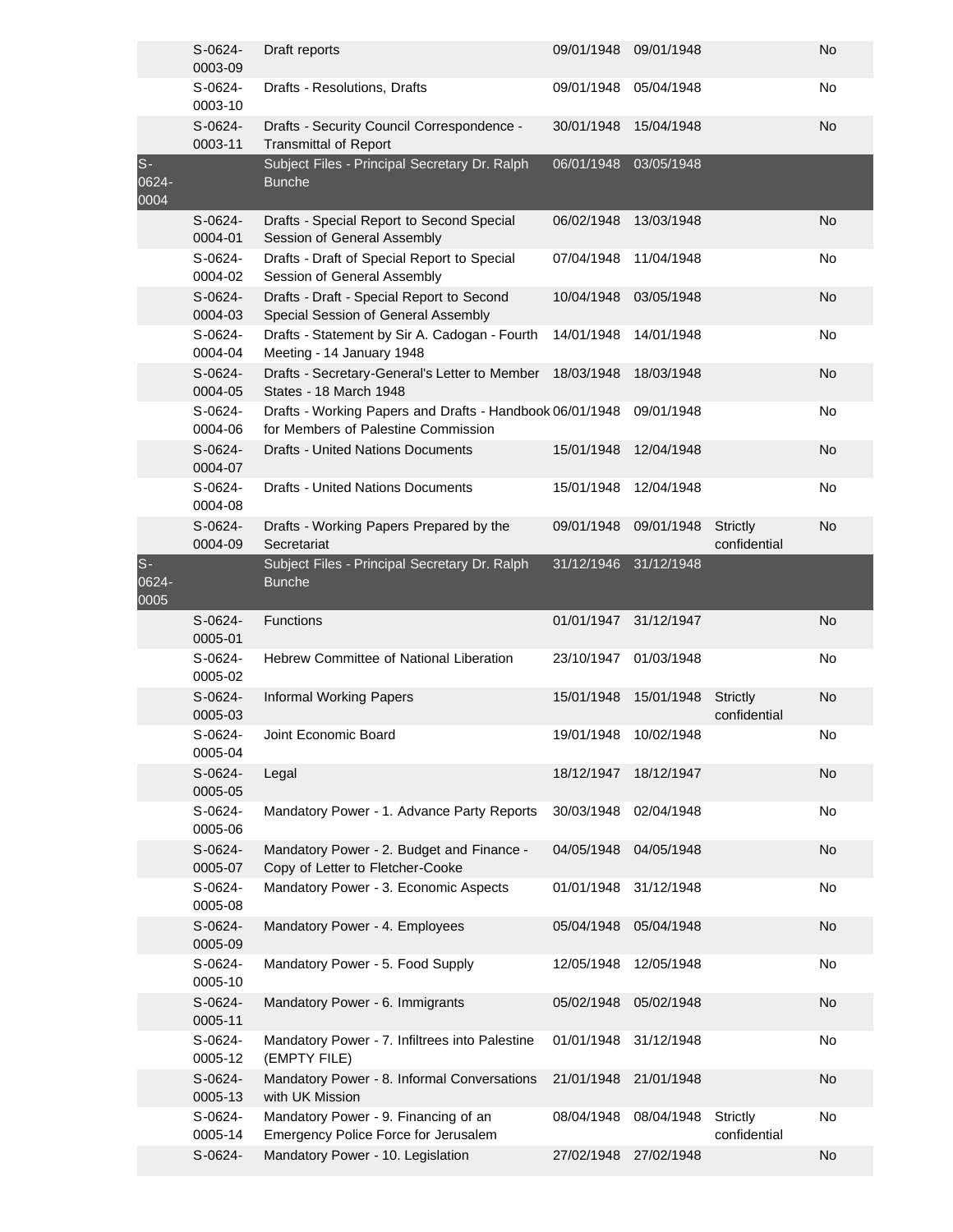| 0005-15              |                                                                                                       |                       |            |                                 |    |
|----------------------|-------------------------------------------------------------------------------------------------------|-----------------------|------------|---------------------------------|----|
| S-0624-<br>0005-16   | Mandatory Power - 11. Medical Services                                                                | 01/01/1948 31/12/1948 |            |                                 | No |
| S-0624-<br>0005-17   | Mandatory Power - 12. Partial Records of the<br>Conversation with Sir A. Cadogan - 14 January<br>1948 | 15/01/1948            | 15/01/1948 |                                 | No |
| S-0624-<br>0005-18   | Mandatory Power - 13. Palestine Museum                                                                | 01/01/1948            | 31/12/1948 |                                 | No |
| S-0624-<br>0005-19   | Mandatory Power - 14. Parties and Public<br>Organizations in Palestine                                | 01/01/1948            | 31/12/1948 |                                 | No |
| S-0624-<br>0005-20   | Mandatory Power - 15. Police                                                                          | 01/01/1948            | 31/12/1948 |                                 | No |
| $S-0624-$<br>0005-21 | Mandatory Power - 16. Postal Services                                                                 | 04/03/1948            | 13/05/1948 |                                 | No |
| S-0624-<br>0005-22   | Mandatory Power - 17. Political Detainees                                                             | 01/01/1948            | 31/12/1948 |                                 | No |
| S-0624-<br>0005-23   | Mandatory Power - 18. Provisional Councils of 13/04/1948<br>Government                                |                       | 13/04/1948 |                                 | No |
| S-0624-<br>0005-24   | Mandatory Power - 19. Militia - Report by Mr.<br>Francisco                                            | 03/02/1948            | 22/02/1948 |                                 | No |
| S-0624-<br>0005-25   | Mandatory Power - 20. Security                                                                        | 01/01/1948            | 31/12/1948 |                                 | No |
| S-0624-<br>0005-26   | Mandatory Power - 21. Recent Developments<br>in Palestine                                             | 01/01/1948            | 31/12/1948 |                                 | No |
| $S-0624-$<br>0005-27 | Mandatory Power - 22. Relations between<br>Mandatory Power and Commission                             | 30/01/1948 30/01/1948 |            |                                 | No |
| S-0624-<br>0005-28   | Mandatory Power - 23. Taxes                                                                           | 01/01/1948            | 31/12/1948 |                                 | No |
| $S-0624-$<br>0005-29 | Mandatory Power - 24. France-Jordan Frontier 01/01/1948<br>Force                                      |                       | 31/12/1948 |                                 | No |
| S-0624-<br>0005-30   | Mandatory Power - 25. Questionnaire with<br>Answers                                                   | 19/01/1948            | 19/01/1948 |                                 | No |
| S-0624-<br>0005-31   | Mandatory Power - 26. London Party Re: Food 02/03/1948<br>Problem                                     |                       | 12/04/1948 |                                 | No |
| S-0624-<br>0005-32   | Mandatory Power - 27. Big Four Questions to<br>Commission                                             | 10/03/1948            | 05/04/1948 |                                 | No |
| S-0624-<br>0005-33   | Mandatory Power - 28. Arab Legion                                                                     | 01/01/1948            | 31/12/1948 |                                 | No |
| S-0624-<br>0005-34   | Mandatory Power - 29. Petroleum                                                                       | 01/01/1948            | 31/12/1948 |                                 | No |
| S-0624-<br>0005-35   | Mandatory Power - 30. Public Information and<br><b>Communications Services</b>                        | 06/02/1948            | 06/02/1948 |                                 | No |
| S-0624-<br>0005-36   | Mandatory Power - 31. Airports                                                                        | 01/01/1948            | 31/12/1948 |                                 | No |
| $S-0624-$<br>0005-37 | Memoranda to Secretary-General                                                                        | 05/01/1948            | 12/04/1948 | <b>Strictly</b><br>confidential | No |
| S-0624-<br>0005-38   | Miscellaneous                                                                                         | 01/12/1947            | 28/04/1948 |                                 | No |
| $S-0624-$<br>0005-39 | <b>Material Pertaining to Meetings</b>                                                                | 23/01/1948            | 29/01/1948 |                                 | No |
| S-0624-<br>0005-40   | Shipment No. 4                                                                                        | 28/02/1948            | 01/03/1948 |                                 | No |
| S-0624-<br>0005-41   | Names Approved and Current Lists                                                                      | 18/12/1947            | 25/03/1948 |                                 | No |
| $S-0624-$<br>0005-42 | Newspaper Clippings                                                                                   | 06/12/1947            | 03/03/1948 |                                 | No |
| $S-0624-$<br>0005-43 | <b>Palestine Contacts</b>                                                                             | 10/12/1947            | 23/02/1948 |                                 | No |
| S-0624-              | Palestine Information Reports - United                                                                | 26/01/1948            | 28/01/1948 |                                 | No |